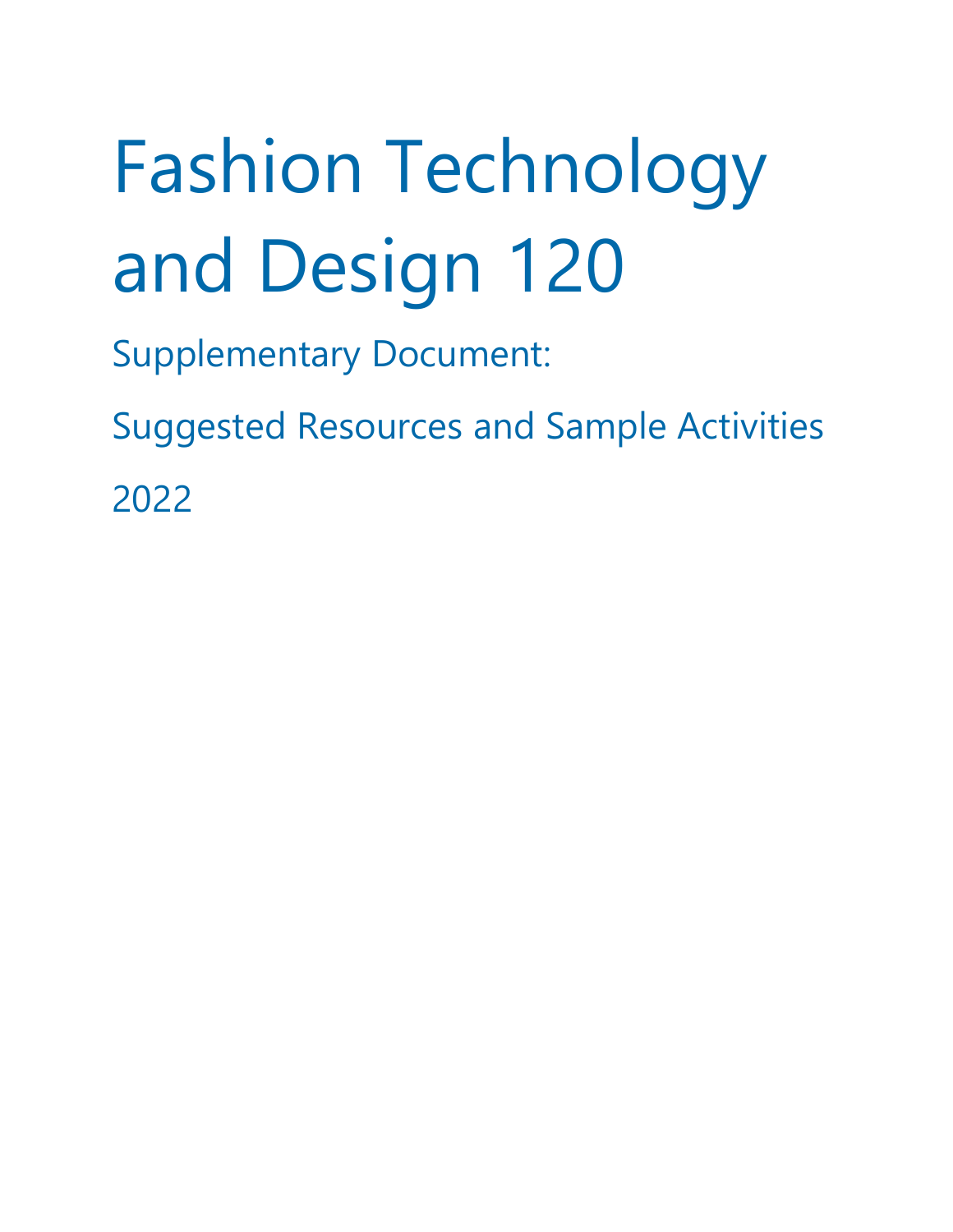# **GCO 1 Students will evaluate the world of fashion by examining its origins and influences.**

| <b>SCO 1.1</b><br>Students will examine the various reasons people wear clothing and how it |                                                                        |                                                                         |                                                                                                          |  |
|---------------------------------------------------------------------------------------------|------------------------------------------------------------------------|-------------------------------------------------------------------------|----------------------------------------------------------------------------------------------------------|--|
| is produced.                                                                                |                                                                        |                                                                         |                                                                                                          |  |
| <b>Concepts and Content</b>                                                                 |                                                                        |                                                                         |                                                                                                          |  |
| <b>Reasons Humans Wear Clothing</b>                                                         |                                                                        | Production                                                              |                                                                                                          |  |
| <b>Historical (Protection)</b>                                                              |                                                                        | <b>Textile Creation</b>                                                 |                                                                                                          |  |
| Psychological (Identification, Modesty,                                                     |                                                                        | <b>Garment Construction</b>                                             |                                                                                                          |  |
| Decoration)                                                                                 |                                                                        |                                                                         |                                                                                                          |  |
| I Can - exemplars:                                                                          |                                                                        |                                                                         | <b>Suggested Activities</b>                                                                              |  |
| I can demonstrate the historical and psychological<br>reasons that people wear clothes.     |                                                                        |                                                                         | Students discuss the various reasons they wear<br>clothing and the factors that influence their choices. |  |
| I can differentiate between a fibre and fabric.                                             |                                                                        |                                                                         |                                                                                                          |  |
| I can understand the basic properties of fibre and                                          |                                                                        |                                                                         | Students list in order of importance the influences on                                                   |  |
| fabric.                                                                                     |                                                                        | their clothing choices.                                                 |                                                                                                          |  |
| I can identify where my clothing was made.                                                  |                                                                        |                                                                         |                                                                                                          |  |
| I can evaluate my clothing's production process.                                            |                                                                        |                                                                         | Students take turns role playing as a designer/client to                                                 |  |
| I can question my clothing's ethical dimension.                                             |                                                                        | client's specific needs.                                                | identify appropriate fibre and fabric choices for their                                                  |  |
|                                                                                             |                                                                        | Research Project:                                                       |                                                                                                          |  |
|                                                                                             |                                                                        | Students investigate the origins of a personal article of               |                                                                                                          |  |
|                                                                                             |                                                                        | clothing. They determine where the materials come                       |                                                                                                          |  |
|                                                                                             |                                                                        |                                                                         | from as well as where it was constructed. Students                                                       |  |
|                                                                                             |                                                                        | share their findings with the class and discuss the                     |                                                                                                          |  |
|                                                                                             |                                                                        | implications of their results.                                          |                                                                                                          |  |
| <b>Resources</b><br><b>Video</b>                                                            | <b>Website</b>                                                         |                                                                         | <b>Document</b>                                                                                          |  |
| Documentary: The Clothes We Wear                                                            | <b>UN Sustainability Goals:</b>                                        |                                                                         | Louise Liddell and Carolee                                                                               |  |
| https://www.youtube.com/watch?v                                                             |                                                                        | https://www.un.org/sustainabled                                         | Samuels, "Apparel Design,                                                                                |  |
| =-64wZkdPRew                                                                                | evelopment/sustainable-                                                |                                                                         | Textiles & Construction", 11th                                                                           |  |
|                                                                                             | development-goals/                                                     |                                                                         | <b>Edition, 2018.</b>                                                                                    |  |
|                                                                                             |                                                                        | Utah Education, Why We Wear                                             |                                                                                                          |  |
|                                                                                             | <b>Clothes Lesson Plan</b>                                             |                                                                         | Mary G. Wolfe, "Fashion", 7th                                                                            |  |
|                                                                                             |                                                                        | https://www.uen.org/lessonplan/view/3                                   | Edition, Goodheart-Wilcox, 2018.                                                                         |  |
|                                                                                             |                                                                        | 0865#:~:text=There%20are%205%20reas                                     | (Textbook and Student                                                                                    |  |
|                                                                                             |                                                                        | ons%20why%20we%20wear%20clothing.                                       | Workbook)                                                                                                |  |
|                                                                                             |                                                                        | &text=Protection%3A%20Clothing%20th                                     |                                                                                                          |  |
|                                                                                             |                                                                        | at%20provides%20physical,of%20decenc<br>y%20established%20by%20society. | Mary G. Westfall, "Successful                                                                            |  |
|                                                                                             |                                                                        | <b>Ethical Decision Making Process:</b>                                 | Sewing" Seventh Edition,                                                                                 |  |
|                                                                                             |                                                                        |                                                                         | Goodheart-Wilcox, 2013.                                                                                  |  |
|                                                                                             | https://status.net/articles/ethical<br>-decision-making-process-model- |                                                                         |                                                                                                          |  |
|                                                                                             | framework/                                                             |                                                                         |                                                                                                          |  |
|                                                                                             |                                                                        |                                                                         |                                                                                                          |  |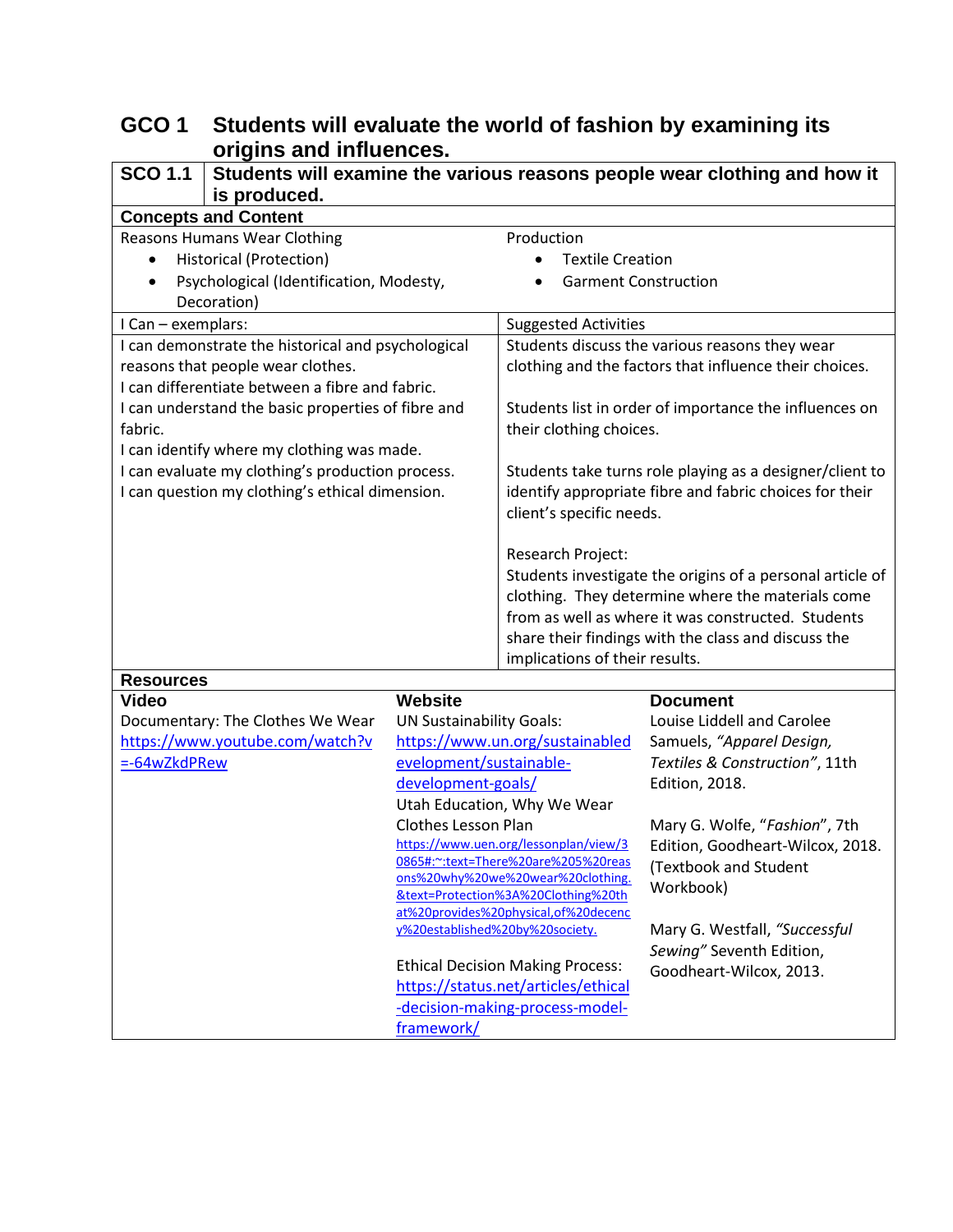| <b>SCO 1.2</b><br>Students will develop the correct vocabulary to discuss clothing and<br>fashion.                                                                                                                                                                                     |                                                                                                                                                                          |                                                                                                                                                                                                                                |
|----------------------------------------------------------------------------------------------------------------------------------------------------------------------------------------------------------------------------------------------------------------------------------------|--------------------------------------------------------------------------------------------------------------------------------------------------------------------------|--------------------------------------------------------------------------------------------------------------------------------------------------------------------------------------------------------------------------------|
| <b>Concepts and Content</b>                                                                                                                                                                                                                                                            |                                                                                                                                                                          |                                                                                                                                                                                                                                |
| <b>Fashion Cycles</b>                                                                                                                                                                                                                                                                  |                                                                                                                                                                          |                                                                                                                                                                                                                                |
| Creation, Observation, Adaptation,<br>Establishment, Saturation, Replacement.<br>Industry Language<br>Fashion, Style, Apparel, Garment,<br>Silhouette, Trend, High Fashion, Avant-<br>Garde, Fad/Craze, Vintage, Classic, Haute<br>Couture, Copies, Knockoffs, Ready-to-<br>Wear, etc. | <b>Garment Parts and Styles</b><br>$\bullet$<br>Jackets and Coats)                                                                                                       | Parts (Neckline, Collars, Sleeves)<br>Styles (Blouse and Shirt, Skirt, Pants, Dress,                                                                                                                                           |
| I Can - exemplars:                                                                                                                                                                                                                                                                     | <b>Suggested Activities:</b>                                                                                                                                             |                                                                                                                                                                                                                                |
| I can explain the life cycle of a fashion item.<br>I can critique a fashion items environmental<br>implications.                                                                                                                                                                       | item and examine its life cycle.                                                                                                                                         | Students investigate the origins of a trending fashion                                                                                                                                                                         |
| I can apply essential terminology used in the<br>fashion industry.<br>I can compare the various parts of specific<br>garments.<br>I can distinguish styles of specific garments.                                                                                                       | perspective.                                                                                                                                                             | Students debate the pros and cons of fashion trends.<br>Students could take the role of consumer, business<br>owner, designer, environmentalist etc. and argue their<br>Students find images to represent the various terms    |
|                                                                                                                                                                                                                                                                                        | Haute Couture, etc.)                                                                                                                                                     | used in the fashion industry (Avant-Garde, Classic,<br>Students sketch various articles of clothing based on the<br>descriptions provided by a classmate. Example: Shirt<br>with a Peter Pan collar and % length bell sleeves. |
| <b>Resources</b>                                                                                                                                                                                                                                                                       |                                                                                                                                                                          |                                                                                                                                                                                                                                |
| <b>Video</b>                                                                                                                                                                                                                                                                           | Website<br>Life Cycle of a Fashion Item:<br>https://www.savoirflair.com/fash<br>ion/237591/fashion-decoded-life-<br>cycle-fashion-trend<br>Life Cycle of a Fashion Item: | <b>Document</b><br>Louise Liddell and Carolee<br>Samuels, "Apparel Design,<br>Textiles & Construction", 11th<br><b>Edition, 2018.</b>                                                                                          |
|                                                                                                                                                                                                                                                                                        | https://www.voguefashioninstitu<br>te.com/the-life-cycle-of-fashion/<br>Becoming a Trend Forecaster:<br>https://www.wayup.com/guide/h<br>ow-to-become-a-trend-           | Mary G. Wolfe, "Fashion", 7th<br>Edition, Goodheart-Wilcox,<br>2018. (Textbook and Student<br>Workbook)                                                                                                                        |
|                                                                                                                                                                                                                                                                                        | forecaster/<br>Trend Spotter:<br>https://www.thetrendspotter.net<br>/category/womens-fashion-<br>tends/                                                                  | D. Saravanan, Fashion Trends<br>and Its Impact on Society<br>https://www.academia.edu/242<br>59055/Fashion trends and the<br>ir impact on the society                                                                          |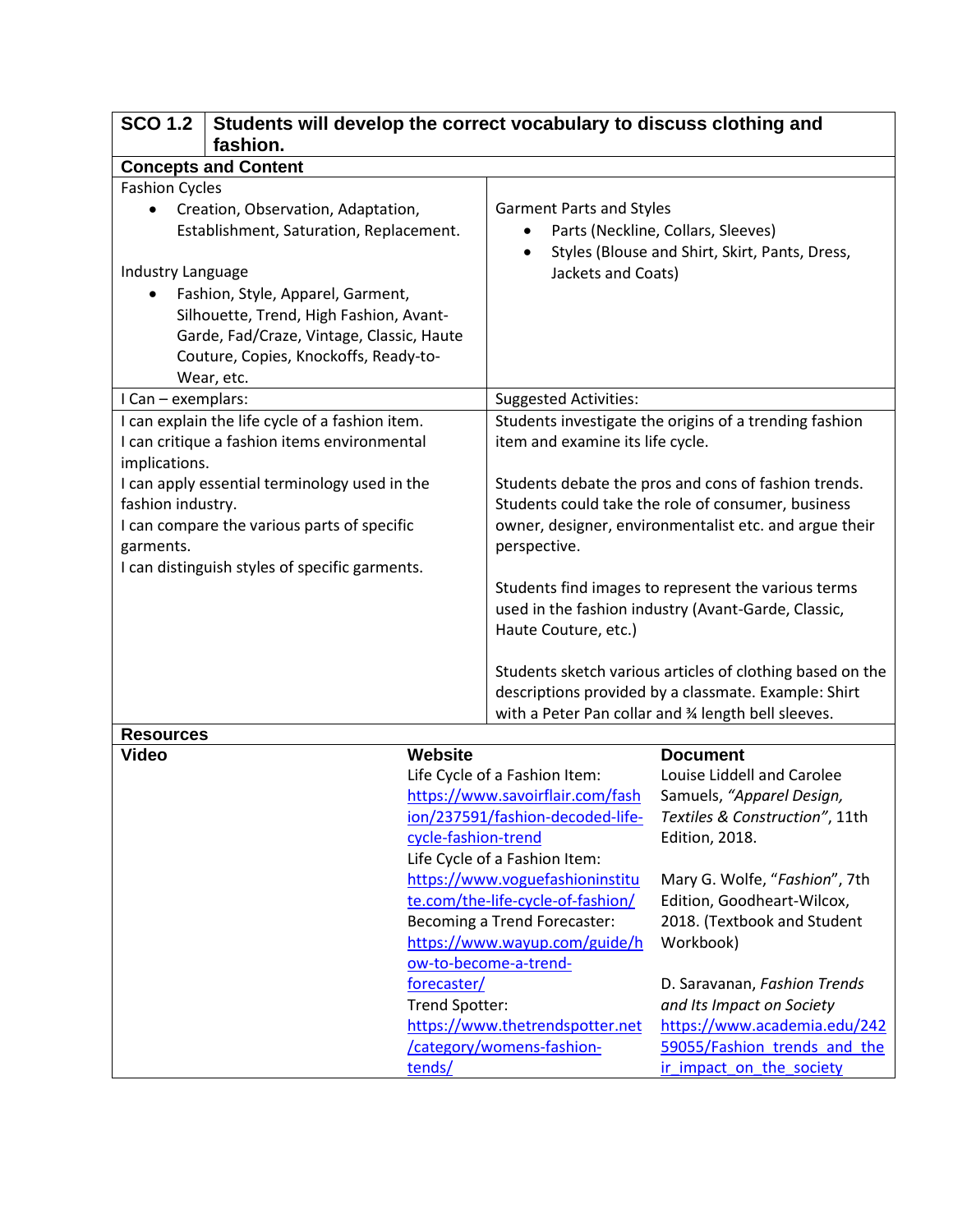| <b>SCO 1.3</b><br>Students will describe the role of fashion designers and how they shape |                                                         |                                                                                                            |  |
|-------------------------------------------------------------------------------------------|---------------------------------------------------------|------------------------------------------------------------------------------------------------------------|--|
|                                                                                           | the industry.                                           |                                                                                                            |  |
|                                                                                           | <b>Concepts and Content</b>                             |                                                                                                            |  |
| Role of Designer                                                                          |                                                         | <b>Influential Designers</b>                                                                               |  |
|                                                                                           | Education                                               | Names and Achievements                                                                                     |  |
| $\bullet$                                                                                 | Responsibilities                                        | <b>Styles</b>                                                                                              |  |
| I Can - exemplars:                                                                        |                                                         | <b>Suggested Activities:</b>                                                                               |  |
|                                                                                           | I can describe the recommended education for a          | Research the educational requirements (programs,                                                           |  |
| fashion designer.                                                                         |                                                         | internships, etc.) required of an inspiring fashion                                                        |  |
|                                                                                           |                                                         | designer. Seek options both in and outside of Canada.                                                      |  |
|                                                                                           | I can communicate the roles and responsibilities of a   | Compare this with employment outlook and salary                                                            |  |
| fashion designer.                                                                         |                                                         | information.                                                                                               |  |
|                                                                                           |                                                         |                                                                                                            |  |
|                                                                                           |                                                         | List the roles and responsibilities of a fashion designer.                                                 |  |
|                                                                                           | I can recognise the names and achievements of           |                                                                                                            |  |
|                                                                                           | influential fashion designers from the past.            | Students act as a board member of the CFDA (Council                                                        |  |
|                                                                                           |                                                         | of Fashion Designers of America) and award a                                                               |  |
|                                                                                           | I can describe the styles for which influential fashion | designer of their choice for their contributions to                                                        |  |
|                                                                                           | designers from the past are known.                      | fashion. Students study the designer's work, signature                                                     |  |
|                                                                                           |                                                         | style and legacy. Students present what impact they<br>have they made on the fashion industry and why they |  |
|                                                                                           |                                                         | have been chosen for this award.                                                                           |  |
| <b>Resources</b>                                                                          |                                                         |                                                                                                            |  |
| <b>Video</b>                                                                              | <b>Website</b>                                          | <b>Document</b>                                                                                            |  |
|                                                                                           | Fashion Institute of Design                             | Louise Liddell and Carolee Samuels,                                                                        |  |
|                                                                                           | and Merchandising Career Centre:                        | "Apparel Design, Textiles &                                                                                |  |
|                                                                                           | https://fidm.edu/en/student+life/ca                     | Construction", 11th Edition, 2018.                                                                         |  |
|                                                                                           | reers+alumni/career+center/                             |                                                                                                            |  |
|                                                                                           |                                                         | Mary G. Wolfe, "Fashion", 7th                                                                              |  |
|                                                                                           | Careers in the Fashion Industry:                        | Edition, Goodheart-Wilcox, 2018.                                                                           |  |
| https://www.indeed.com/career-                                                            |                                                         | (Textbook and Student Workbook)                                                                            |  |
|                                                                                           | advice/finding-a-job/fashion-                           |                                                                                                            |  |
| industry-careers                                                                          |                                                         |                                                                                                            |  |
| https://www.prospects.ac.uk/job-                                                          |                                                         |                                                                                                            |  |
| profiles/fashion-designer                                                                 |                                                         |                                                                                                            |  |
|                                                                                           |                                                         |                                                                                                            |  |
|                                                                                           |                                                         |                                                                                                            |  |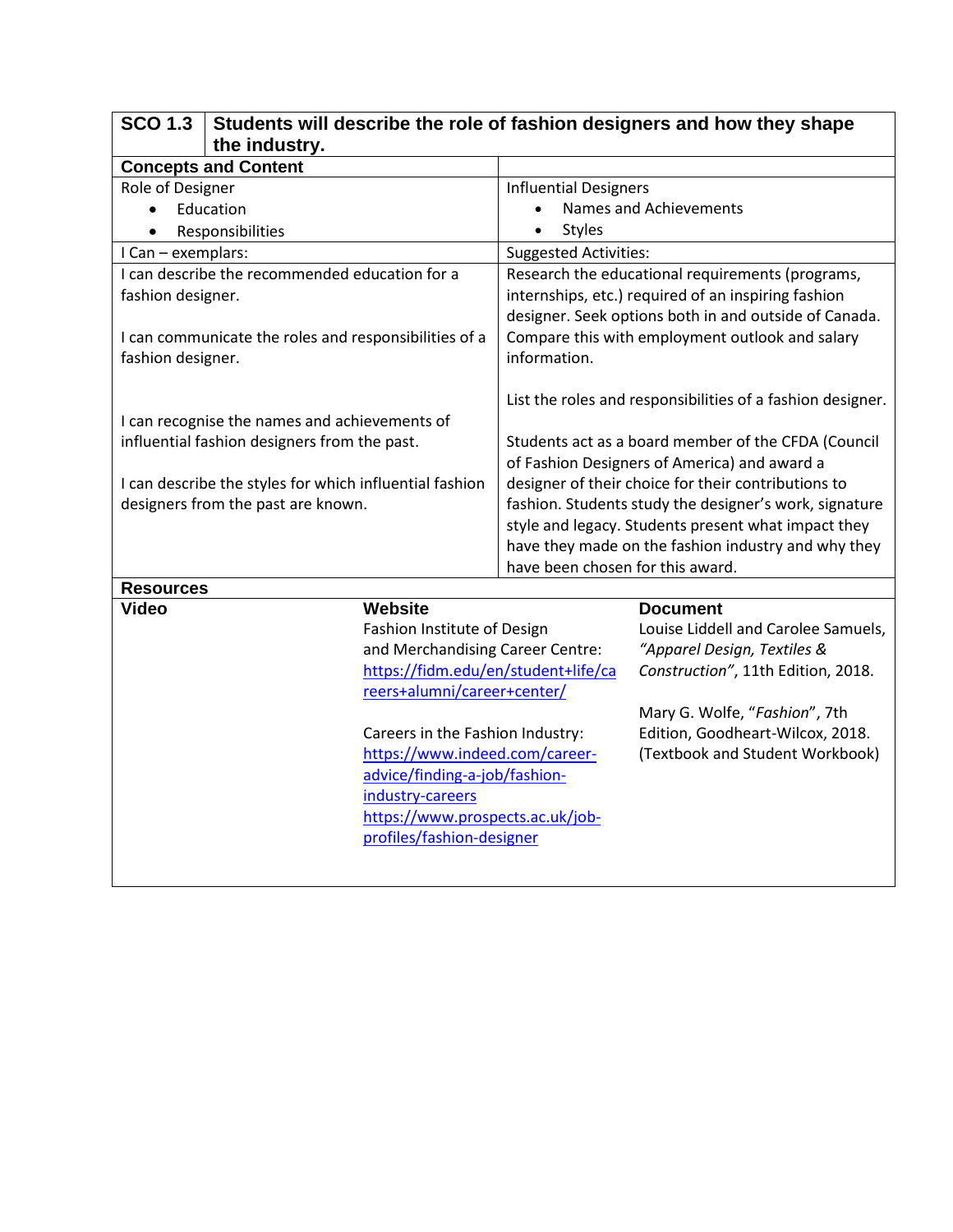# **GCO 2 Students will discover the elements, principles, and influences of design considered by a fashion designer in the developmental stages of a collection.**

| SCO 2.1<br>Students will analyse how designers use the elements and principles of<br>design in the design process.       |                                                                                                                                                                    |  |
|--------------------------------------------------------------------------------------------------------------------------|--------------------------------------------------------------------------------------------------------------------------------------------------------------------|--|
| <b>Concepts and Content</b>                                                                                              |                                                                                                                                                                    |  |
| <b>Figure Types</b><br>Triangle, Inverted Triangle, Hourglass,<br>Rectangle, Circle                                      | <b>Other Elements</b><br>Line, Form, Texture                                                                                                                       |  |
| Colour (Element)<br>Wheel<br>$\bullet$<br><b>Schemes and Messages</b><br>Seasons                                         | Principles<br>Harmony<br>٠<br>Balance, Proportion, Rhythm, Emphasis                                                                                                |  |
| I Can - exemplars:                                                                                                       | <b>Suggested Activities:</b>                                                                                                                                       |  |
| I can identify various figure types and recognise<br>that healthy human bodies come in a variety of<br>shapes and sizes. | Students examine a variety of clothing advertisements<br>to identify various figure types and prompt discussion<br>about dominant figures in the fashion industry. |  |
| I can identify primary, secondary, and tertiary<br>colours.                                                              | Students paint and label a colour wheel with primary,<br>secondary and tertiary colours.                                                                           |  |
| I can differentiate between colour schemes.                                                                              | Students complete colour scheme (complementary,<br>analogous, etc.) exercises to wardrobe plan.                                                                    |  |
| I can describe messages that different colour<br>schemes communicate.                                                    | Students view various colour schemes and discuss the<br>messages or moods they communicate.                                                                        |  |
| I cananalyse physical characteristics to determine<br>someone's colour season.                                           | Students take a quiz that evaluates skin tone features<br>to determine their colour season.                                                                        |  |
| I can assess how line, form, and texture are used in<br>fashion design to create different effects.                      | Students hold up various coloured card stock to their<br>faces to determine each other's colour seasons.                                                           |  |
| I can demonstrate the significance of harmony in<br>design.                                                              | Students assemble a 10-piece capsule wardrobe that<br>demonstrate particular elements of design.                                                                   |  |
| I can use the elements of design to achieve<br>balance, proportion, rhythm, or emphasis while<br>maintaining harmony.    |                                                                                                                                                                    |  |
| I can apply the elements and principles of design to<br>produce a specific result.                                       |                                                                                                                                                                    |  |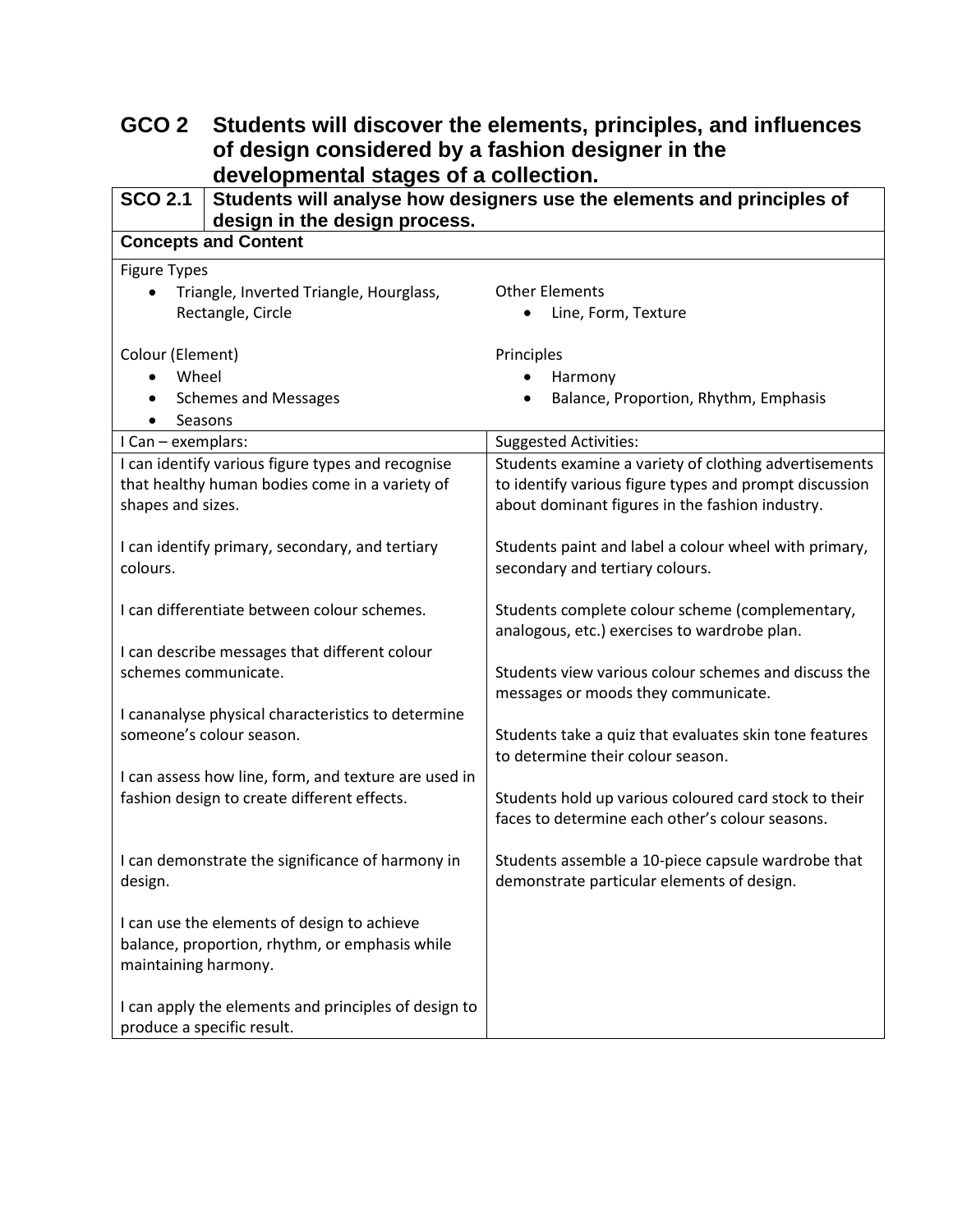### **Resources**

Design Principles: [https://www.uen.org/cte/famil](https://www.uen.org/cte/family/clothing-1/design.shtml) [y/clothing-1/design.shtml](https://www.uen.org/cte/family/clothing-1/design.shtml)

Finding Your Colour Season: [https://www.headcovers.com/r](https://www.headcovers.com/resources/beauty/how-to-find-your-color-season/) [esources/beauty/how-to-find](https://www.headcovers.com/resources/beauty/how-to-find-your-color-season/)[your-color-season/](https://www.headcovers.com/resources/beauty/how-to-find-your-color-season/)

### **Video Website Document**

Louise Liddell and Carolee Samuels, *"Apparel Design, Textiles & Construction"*, 11th Edition, 2018.

Mary G. Wolfe, "*Fashion*", 7th Edition, Goodheart-Wilcox, 2018. (Textbook and Student Workbook)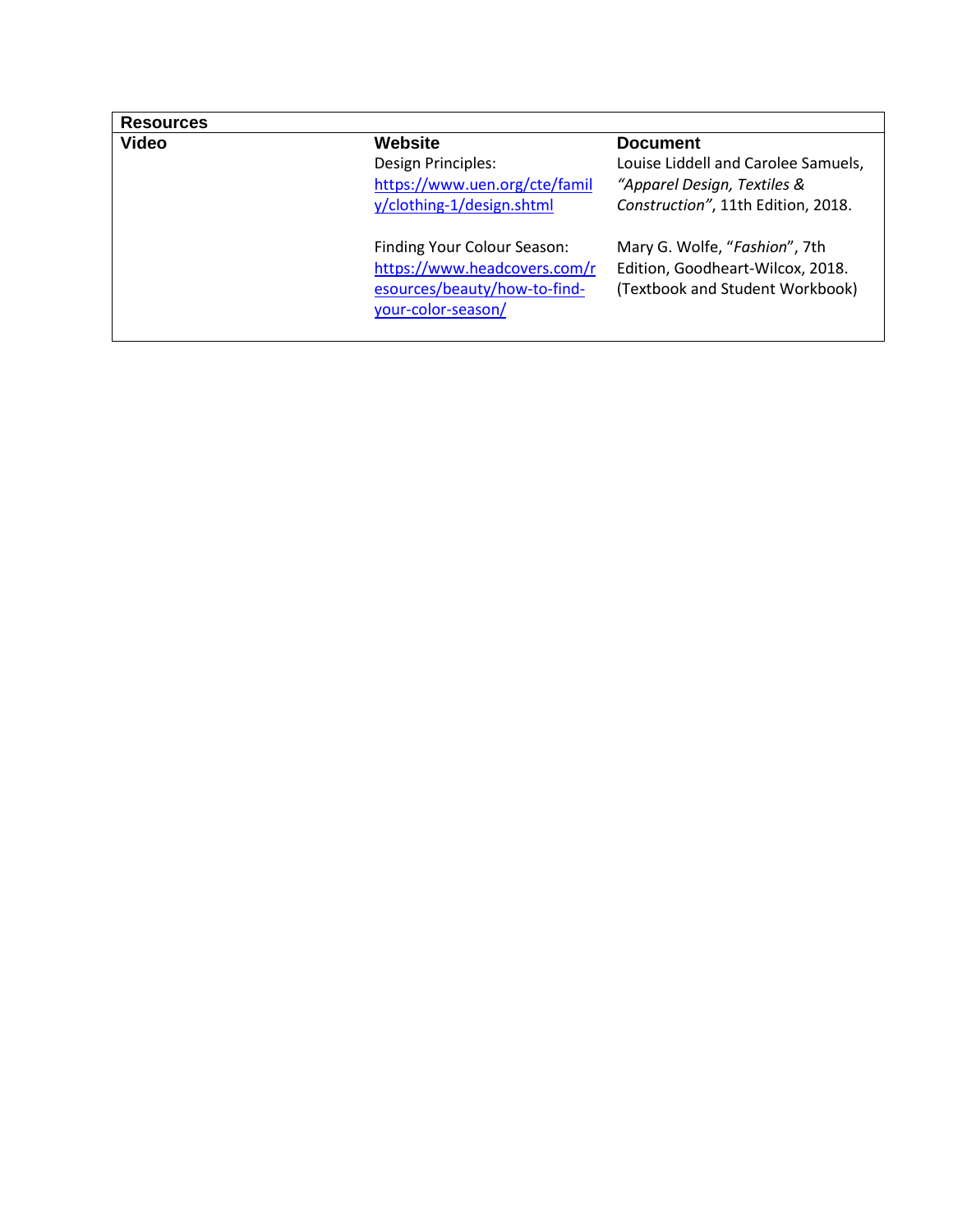| SCO 2.2 Students will assess a variety of other considerations that influence |  |
|-------------------------------------------------------------------------------|--|
| designers in the developmental stages of a collection.                        |  |

| accignole in the actorephrontal claged of a concetion.      |                                                                                                      |
|-------------------------------------------------------------|------------------------------------------------------------------------------------------------------|
| <b>Concepts and Content</b>                                 |                                                                                                      |
| <b>Other Design Consideration:</b>                          |                                                                                                      |
| $\bullet$                                                   | Availability, Lifestyle, Motif, Cohesion, Market, Influencers, Streetwear, Pop Culture, Celebrities, |
| History, Architecture, Ethnic Costume, Technology, Function |                                                                                                      |
| I Can – exemplars:                                          | <b>Suggested Activities:</b>                                                                         |
| I can consider a variety of other factors that              | Students brainstorm and prioritize (from most                                                        |
| influence design choices and can prioritize them            | important to least) considerations when designing a                                                  |
| for specific results.                                       | garment.                                                                                             |
|                                                             |                                                                                                      |
| I can evaluate the importance of outside                    |                                                                                                      |
| influences on the design process.                           |                                                                                                      |
| <b>Resources</b>                                            |                                                                                                      |
| <b>Video</b><br>Website                                     | <b>Document</b>                                                                                      |
|                                                             | Steven Faerm, Fashion Design                                                                         |
|                                                             | Course - Principles, Practice, and                                                                   |
|                                                             | <b>Techniques: The Practical Guide for</b>                                                           |
|                                                             | Aspiring Fashion Designers, Second                                                                   |
|                                                             | Edition, Quarto Inc, 2017.                                                                           |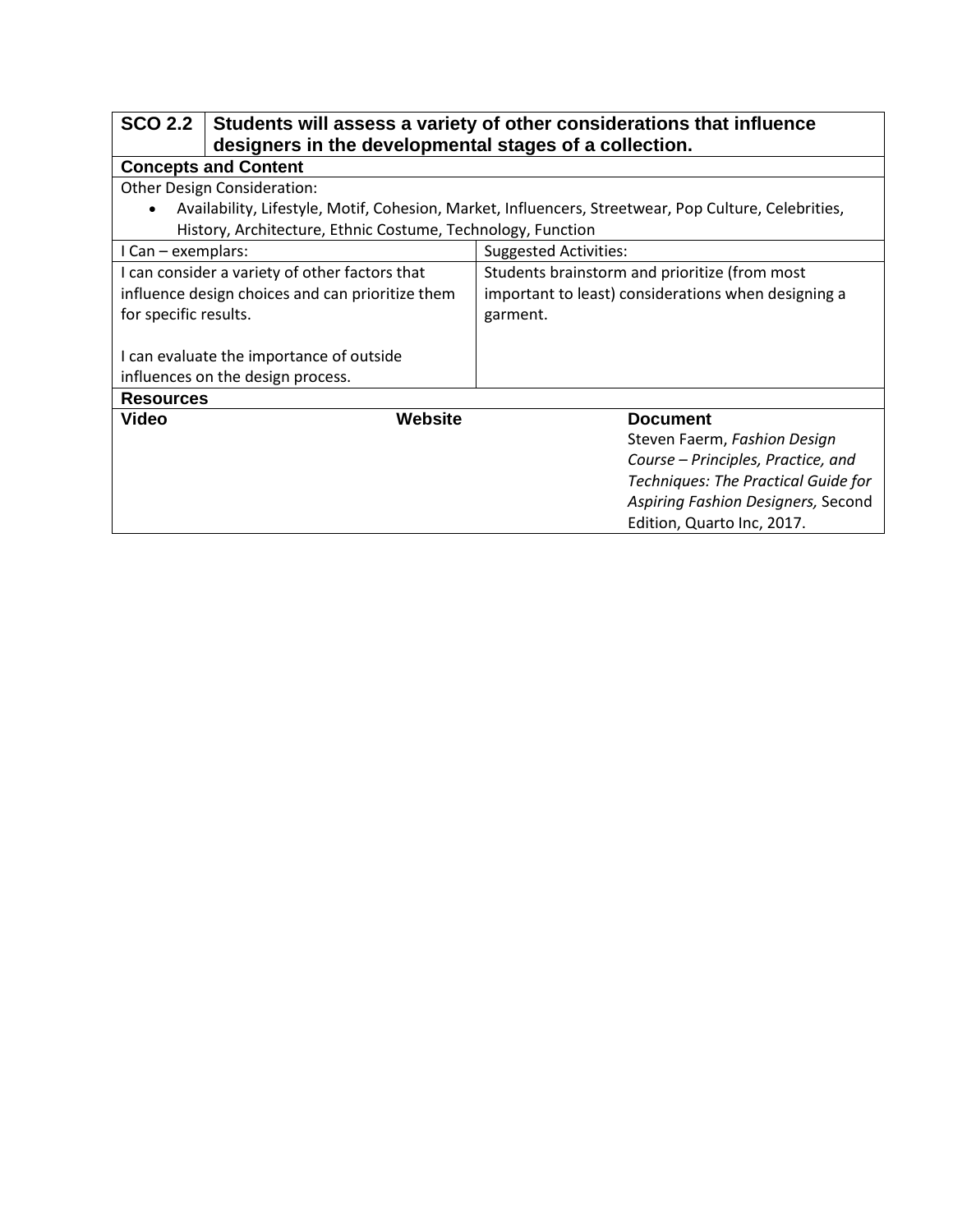### **GCO 3 Students will practice being a fashion designer and develop their design process from inspiration to creation.**

| $SCO$ 3.1                                         | Students will investigate a variety of inspirational sources to develop a<br>vision for their designs. |                                                         |  |
|---------------------------------------------------|--------------------------------------------------------------------------------------------------------|---------------------------------------------------------|--|
| <b>Concepts and Content</b>                       |                                                                                                        |                                                         |  |
| Field Research                                    |                                                                                                        | Displaying Inspiration                                  |  |
| Primary                                           |                                                                                                        | Mood Board (Emotional Anchor, Principles of             |  |
| Secondary                                         |                                                                                                        | Design)                                                 |  |
| I Can - exemplars:                                |                                                                                                        | <b>Suggested Activities:</b>                            |  |
| I can use primary and secondary research to find  |                                                                                                        | Students research current trends by prominent           |  |
| inspiration for fashion design                    |                                                                                                        | designers for inspiration.                              |  |
|                                                   |                                                                                                        | Students seek inspiration through the world around      |  |
| I can explain the purpose of a mood board in the  |                                                                                                        | them: nature, people, animals, art, architecture, pop   |  |
| design process.                                   |                                                                                                        | culture, advertising, etc.                              |  |
|                                                   |                                                                                                        | Students plan and design a mood board for a collection. |  |
| I can effectively demonstrate the anchoring       |                                                                                                        |                                                         |  |
| theme/emotion of my designs to an audience        |                                                                                                        |                                                         |  |
| through the use of a mood board or similar visual |                                                                                                        |                                                         |  |
| display.                                          |                                                                                                        |                                                         |  |
| <b>Resources</b>                                  |                                                                                                        |                                                         |  |
| <b>Video</b>                                      | <b>Website</b>                                                                                         | <b>Document</b>                                         |  |
|                                                   | Apps: Pinterest, Instagram,                                                                            | Steven Faerm, Fashion Design Course                     |  |
|                                                   | Flickr, Tik-Tok etc.                                                                                   | - Principles, Practice, and Techniques:                 |  |
|                                                   |                                                                                                        | The Practical Guide for Aspiring                        |  |
|                                                   |                                                                                                        | Fashion Designers, Second Edition,                      |  |
|                                                   |                                                                                                        | Quarto Inc, 2017.                                       |  |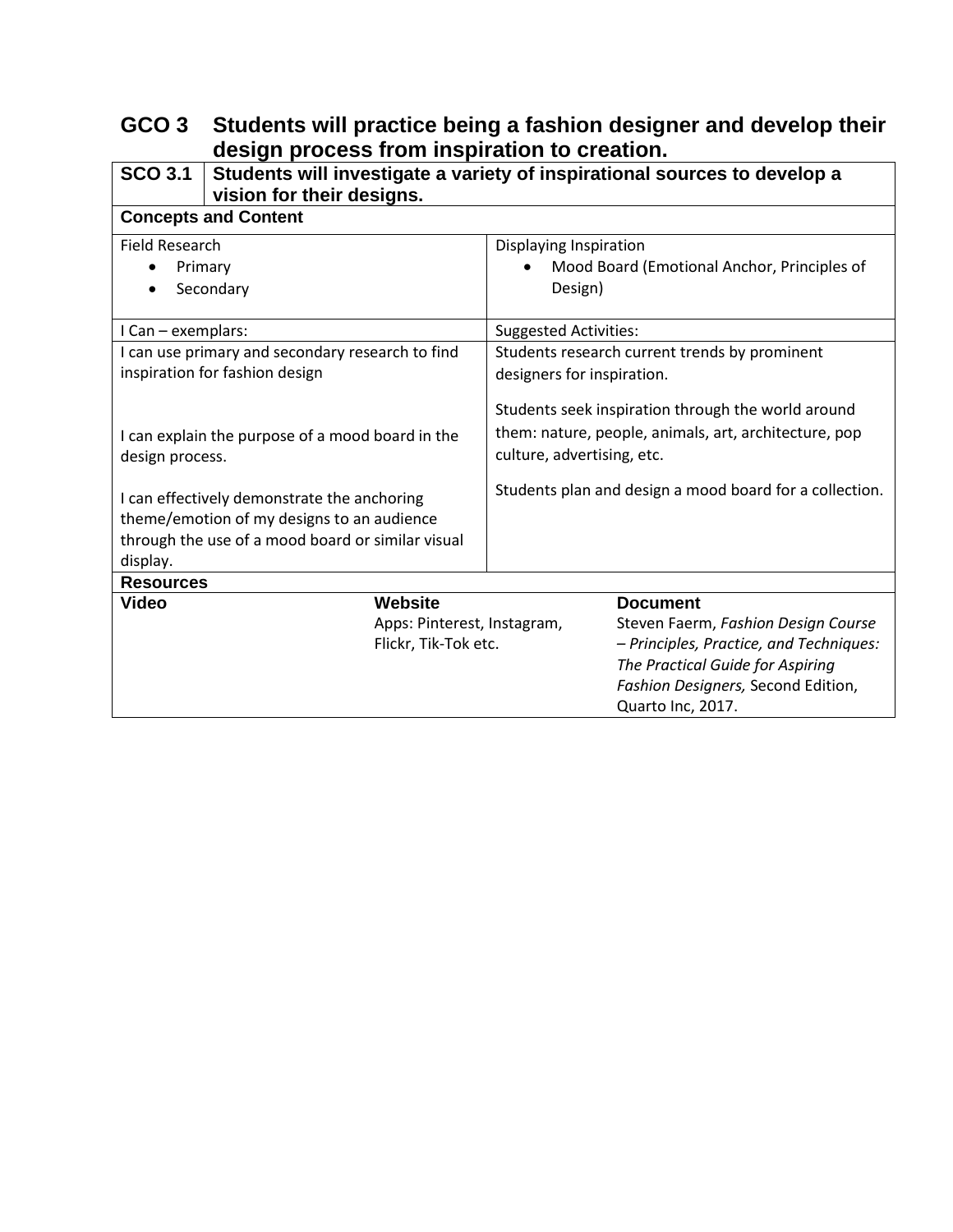| SCO 3.2 Students will conceptualize their designs through fashion illustration. |                       |                                                     |                                                           |  |  |
|---------------------------------------------------------------------------------|-----------------------|-----------------------------------------------------|-----------------------------------------------------------|--|--|
| <b>Concepts and Content</b>                                                     |                       |                                                     |                                                           |  |  |
| <b>Fashion Drawings</b>                                                         |                       | Illustrating                                        |                                                           |  |  |
| Sketch, Flat, Technical/Specification,                                          |                       | Croquis                                             |                                                           |  |  |
| Illustration                                                                    |                       |                                                     | Techniques (Proportion, Lines, Shading,                   |  |  |
|                                                                                 |                       |                                                     | Texture, Gesturing)                                       |  |  |
| I Can - exemplars:                                                              |                       | <b>Suggested Activities:</b>                        |                                                           |  |  |
| I can differentiate between the various types of                                |                       | Students view a variety of fashion drawings to      |                                                           |  |  |
| fashion drawings.                                                               |                       | distinguish their unique qualities and purposes.    |                                                           |  |  |
|                                                                                 |                       |                                                     |                                                           |  |  |
| I can challenge how fashion is illustrated and                                  |                       |                                                     | Students discuss the consequences of the unrealistic      |  |  |
| evaluate its consequences.                                                      |                       | nature of fashion illustrations.                    |                                                           |  |  |
|                                                                                 |                       |                                                     |                                                           |  |  |
| I can sketch a croquis.                                                         |                       | Students follow a video or teacher demonstration to |                                                           |  |  |
|                                                                                 |                       | sketch a croquis.                                   |                                                           |  |  |
| I can demonstrate appropriate illustration                                      |                       |                                                     |                                                           |  |  |
| techniques to accurately portray my design vision                               |                       |                                                     | Students act as a designer and sketch a design that       |  |  |
| on a croquis.                                                                   |                       |                                                     | meets the specific needs of a client (classmate, teacher, |  |  |
|                                                                                 |                       | $etc.$ ).                                           |                                                           |  |  |
| <b>Resources</b><br><b>Video</b>                                                | <b>Website</b>        |                                                     | <b>Document</b>                                           |  |  |
| Croquis Illustration:                                                           | Croquis Illustration: |                                                     | Nancy Riegelman, 9 Heads: A Guide                         |  |  |
|                                                                                 |                       |                                                     | to Drawing Fashion, (4th Edition), 9                      |  |  |
| https://www.youtube.com/watch?                                                  |                       | https://www.amikosimonetti.co                       | Heads Media, 2016.                                        |  |  |
| v= uUNMHFSsBk                                                                   |                       | m/life/drawing-the-fashion-                         |                                                           |  |  |
|                                                                                 |                       | figure-with-9-heads-proportion-                     | Lance Derrick, Fashion Sketchbook                         |  |  |
|                                                                                 | part-1                |                                                     | Male Figure Template, Lance                               |  |  |
|                                                                                 |                       |                                                     | Derrick Productions, 2019.                                |  |  |
|                                                                                 |                       |                                                     |                                                           |  |  |
|                                                                                 |                       |                                                     | Lance Derrick, Fashion Sketchbook                         |  |  |
|                                                                                 |                       |                                                     | Female Figure Template Lance                              |  |  |
|                                                                                 |                       |                                                     | Derrick Productions, 2019.                                |  |  |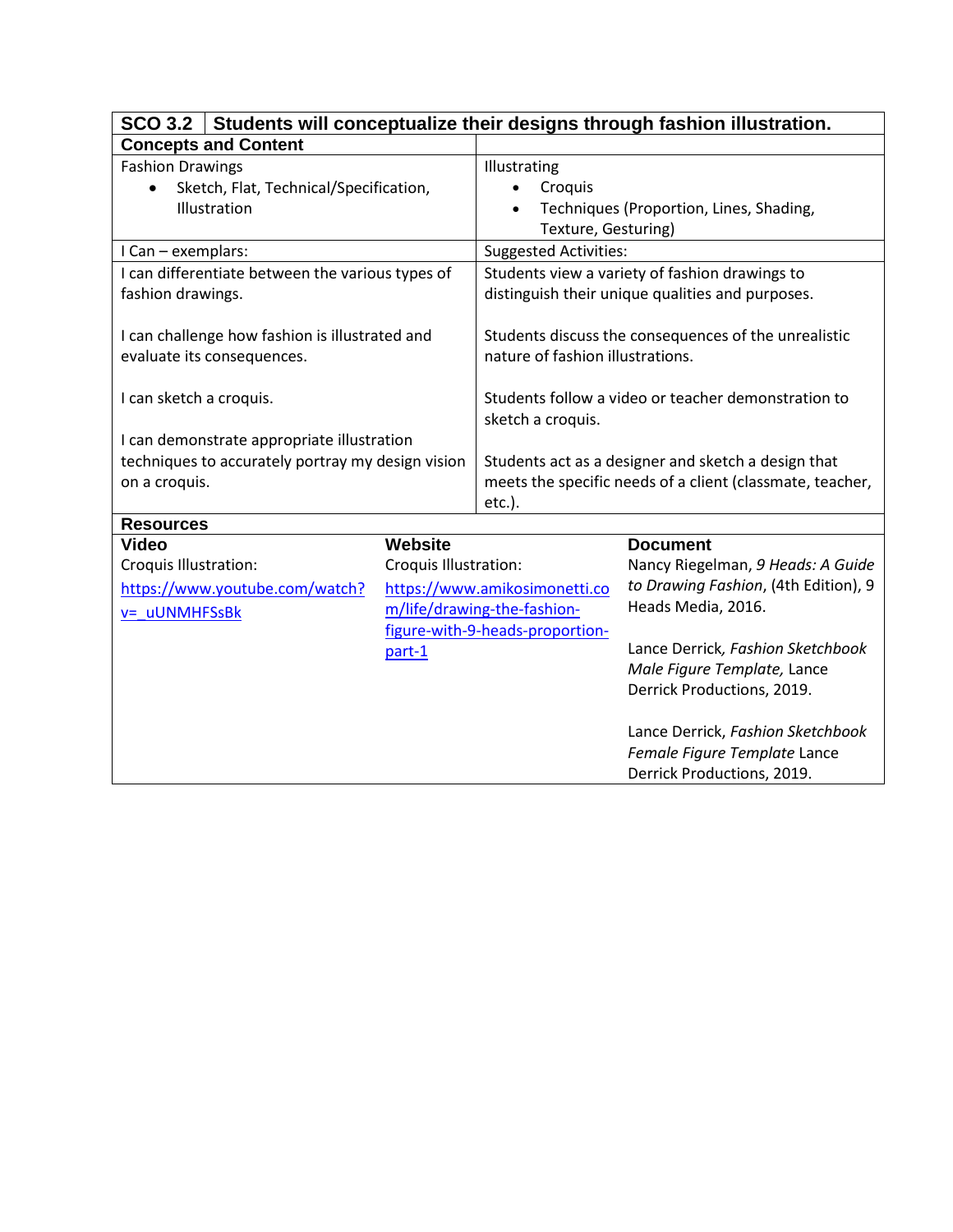| $SCO$ 3.3<br>in the creation of their own design.                               |                        |                                                          | Students will practice the basics of pattern drafting and apply their learning                                |
|---------------------------------------------------------------------------------|------------------------|----------------------------------------------------------|---------------------------------------------------------------------------------------------------------------|
| <b>Concepts and Content</b>                                                     |                        |                                                          |                                                                                                               |
| Reading a Pattern                                                               |                        | Drafting a Pattern                                       |                                                                                                               |
| Vocabulary<br>$\bullet$                                                         |                        |                                                          | <b>Measuring and Converting</b>                                                                               |
| Symbols                                                                         |                        | <b>Drafting</b><br>$\bullet$                             |                                                                                                               |
| I Can - exemplars:                                                              |                        | <b>Suggested Activities:</b>                             |                                                                                                               |
| I can understand and use the technical vocabulary,                              |                        | Students complete a "scavenger hunt" activity            |                                                                                                               |
| symbols, and drawings needed for garment                                        |                        | identifying various parts of a commercial sewing         |                                                                                                               |
| construction.                                                                   |                        | pattern and its instructions.                            |                                                                                                               |
| I can take accurate body measurements necessary<br>for pattern drafting.        |                        |                                                          | Students play Pictionary using pattern symbols.                                                               |
|                                                                                 |                        |                                                          | Students take their measurements and compare them                                                             |
| I can investigate and critique how companies<br>determine their standard sizes. |                        | to a commercial pattern size chart.                      |                                                                                                               |
|                                                                                 |                        |                                                          | Students research specific companies to investigate                                                           |
| I can add and subtract fractions necessary in                                   |                        |                                                          | their sizing requirements. Students share and compare                                                         |
| pattern drafting.                                                               |                        | their findings with other classmates' research. Students |                                                                                                               |
|                                                                                 |                        | discuss the psychology of sizing.                        |                                                                                                               |
| I can draft or alter a basic pattern piece.                                     |                        |                                                          |                                                                                                               |
|                                                                                 |                        | through an interactive game.                             | Students review basic fraction addition and subtraction                                                       |
| <b>Resources</b>                                                                |                        |                                                          |                                                                                                               |
| <b>Video</b>                                                                    | <b>Website</b>         |                                                          | <b>Document</b>                                                                                               |
| Pattern Symbols:                                                                | Pattern Symbols:       |                                                          | Helen Joseph-Armstrong,                                                                                       |
| https://www.allfreesewing.com/Ba                                                |                        | https://www.createandcraft.co                            | Patternmaking for Fashion Design,                                                                             |
| sics-and-Tutorials/How-to-Read-a-                                               |                        | m/gb/sewing-pattern-symbols                              | Fifth Edition, Pearson, 2010.                                                                                 |
| <b>Sewing-Pattern</b>                                                           | Adding and Subtracting |                                                          | Sample Commercial Patterns; tissue                                                                            |
| Drafting a Straight Sleeve Sloper                                               | Fractions:             |                                                          | paper patterns and digital patterns                                                                           |
| (University of Fashion):                                                        | http://www.math-       |                                                          | ex: McCall's, Butterick, Simplicity,                                                                          |
| https://www.youtube.com/watch?                                                  | play.com/adding-and-   |                                                          | Burda, etc.                                                                                                   |
| v=vJnqpilY4Mk                                                                   |                        | subtracting-fractions-game.html                          |                                                                                                               |
|                                                                                 |                        |                                                          | Mary G. Westfall, "Successful                                                                                 |
|                                                                                 |                        | https://www.mathplayground.c                             | Sewing" Seventh Edition, Goodheart-                                                                           |
|                                                                                 | om/ASB Speedway.html   |                                                          | Wilcox, 2013.                                                                                                 |
|                                                                                 |                        |                                                          | Anne Marie Soto (Editor),<br>"Simplicity's Simply the Best Sewing<br><b>Book Paperback" Simplicity Sewing</b> |
|                                                                                 |                        |                                                          | Pattern Company, 2011                                                                                         |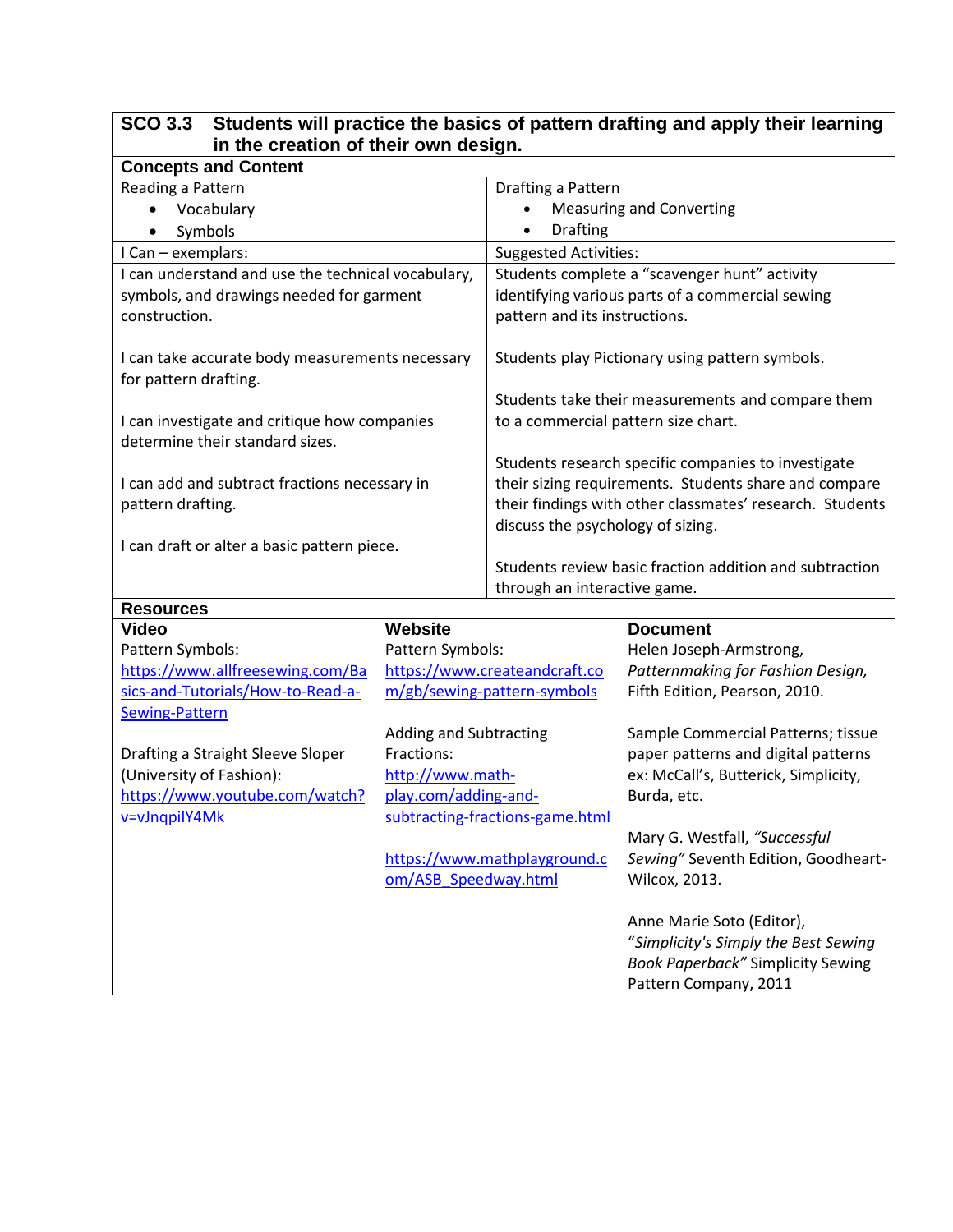### **GCO 4 Students will demonstrate safe procedures and proper use of equipment in the workplace while applying industry standard construction techniques.**

| <b>SCO 4.1</b>        | Students will discover safe procedures, common potential hazards in the<br>lab and workplace, and demonstrate safe use of equipment and tools. |                                                          |
|-----------------------|------------------------------------------------------------------------------------------------------------------------------------------------|----------------------------------------------------------|
|                       | <b>Concepts and Content</b>                                                                                                                    |                                                          |
|                       | Safety in the Lab and Workplace                                                                                                                |                                                          |
|                       | Safety Orientation (Provincial Online Course)                                                                                                  |                                                          |
|                       | Specific Training for Equipment Available                                                                                                      |                                                          |
| I Can - exemplars:    |                                                                                                                                                | <b>Suggested Activities:</b>                             |
|                       | I can identify safety equipment.                                                                                                               | Students complete provincial online safety training.     |
|                       | I can demonstrate proper use of safety                                                                                                         |                                                          |
| equipment.            |                                                                                                                                                | Students identify unsafe practices and potential hazards |
|                       |                                                                                                                                                | in images or scenarios presented.                        |
|                       | I can recognize consequences for unsafe                                                                                                        |                                                          |
| procedures.           |                                                                                                                                                |                                                          |
|                       |                                                                                                                                                |                                                          |
|                       | I can assess potential hazards of inappropriate                                                                                                |                                                          |
|                       | clothing, footwear, and jewellery.                                                                                                             |                                                          |
| <b>Resources</b>      |                                                                                                                                                |                                                          |
| <b>Video</b>          | <b>Website</b>                                                                                                                                 | <b>Document</b>                                          |
|                       |                                                                                                                                                | NB Online Safety Orientation                             |
|                       | Registration                                                                                                                                   |                                                          |
|                       |                                                                                                                                                | http://www.nbcsa.ca/NBCSAStuden                          |
| t/                    |                                                                                                                                                |                                                          |
| Sample safety images: |                                                                                                                                                |                                                          |
|                       |                                                                                                                                                | https://i.pinimg.com/originals/15/58/                    |
|                       |                                                                                                                                                | 8d/15588d198a39a41cfe83f1ff2c6888                        |
| 9e.png                |                                                                                                                                                |                                                          |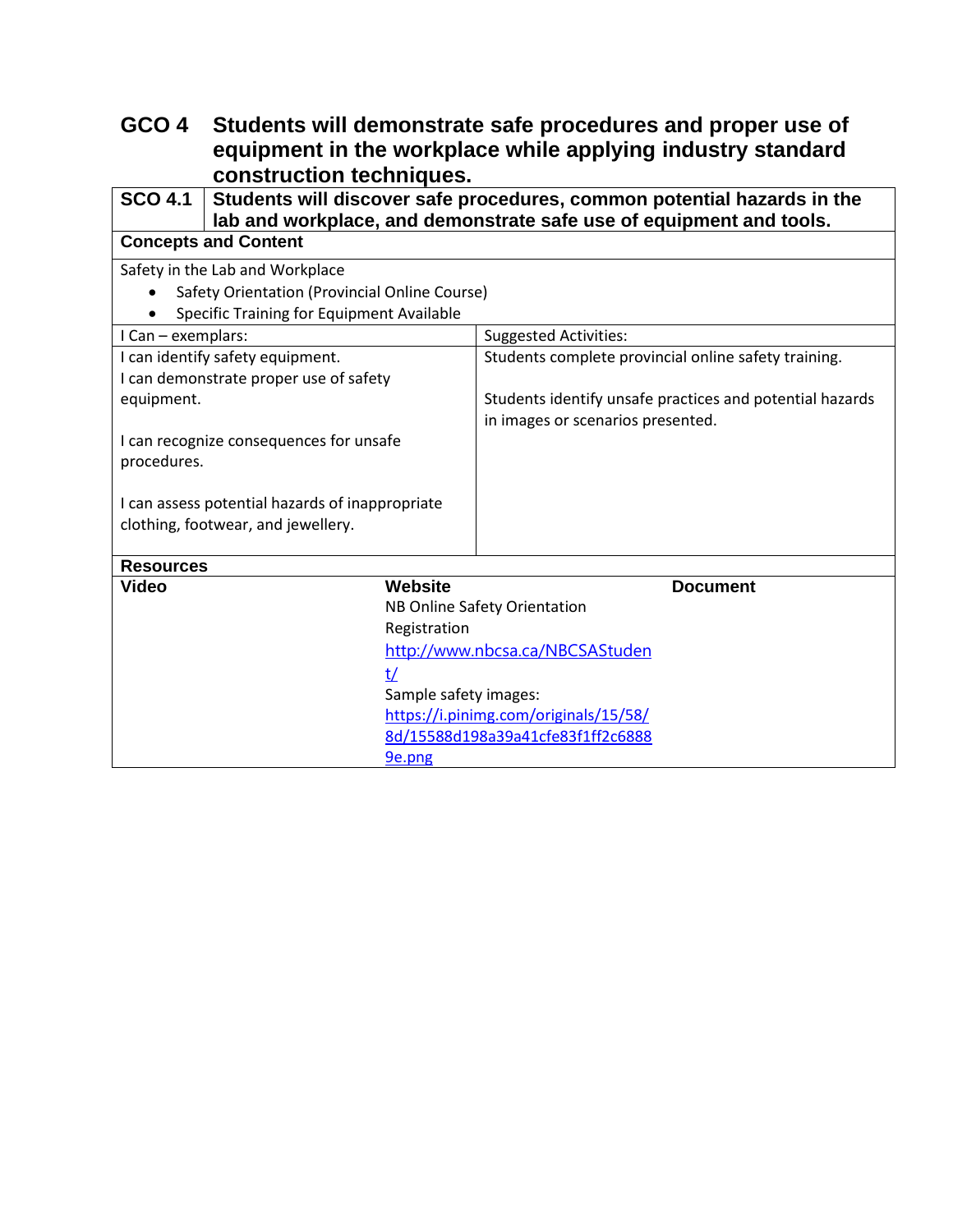| <b>SCO 4.2</b><br>Students will identify and understand the basic functions of the technology<br>required for garment construction. |                                                                                                |                                                                         |                                                                                                                                                                                                                                    |
|-------------------------------------------------------------------------------------------------------------------------------------|------------------------------------------------------------------------------------------------|-------------------------------------------------------------------------|------------------------------------------------------------------------------------------------------------------------------------------------------------------------------------------------------------------------------------|
| <b>Concepts and Content</b>                                                                                                         |                                                                                                |                                                                         |                                                                                                                                                                                                                                    |
| <b>Sewing Machine</b>                                                                                                               |                                                                                                | <b>Basic Tools Technology</b>                                           |                                                                                                                                                                                                                                    |
| Power Switch, Power Cord, Spool Pin,<br>Reverse Stitch Lever/Button etc.)                                                           | <b>Essential Parts and Functions (Foot Pedal,</b><br>Bobbin Winder, Bobbin Case, Presser Foot, | Sheers, Serger, etc.)                                                   | Use and Functions (Basic Tools: Sheers, Rotary<br>Cutter, Seam Ripper, Pin Cushion, Straight<br>Pins, Iron, Ironing Board, Gauge, Flexible<br>Measuring Tape, Tailor's Chalk and Marking<br>Pens, Tracing Wheel and Paper, Pinking |
| I Can - exemplars:                                                                                                                  |                                                                                                | <b>Suggested Activities:</b>                                            |                                                                                                                                                                                                                                    |
| I can examine the essential parts of the sewing<br>machine and explain their basic functions.                                       |                                                                                                |                                                                         | Students play "Taboo" to describe and identify the<br>various sewing tools and parts of the sewing machine.                                                                                                                        |
| I can demonstrate the proper use for basic sewing<br>tools and technologies used in garment<br>construction.                        |                                                                                                |                                                                         | Students complete a beginner sewing test (similar to a<br>driver's license) to prove they are ready to "drive".                                                                                                                    |
| <b>Resources</b>                                                                                                                    |                                                                                                |                                                                         |                                                                                                                                                                                                                                    |
| <b>Video</b>                                                                                                                        | <b>Website</b><br>hing-1/construction.shtml                                                    | Sewing Machine Parts Worksheets:<br>https://www.uen.org/cte/family/clot | <b>Document</b><br>Machine Manual Specific to<br>Machines in Classroom<br>Mary G. Westfall, "Successful<br>Sewing" Seventh Edition,<br>Goodheart-Wilcox, 2013.                                                                     |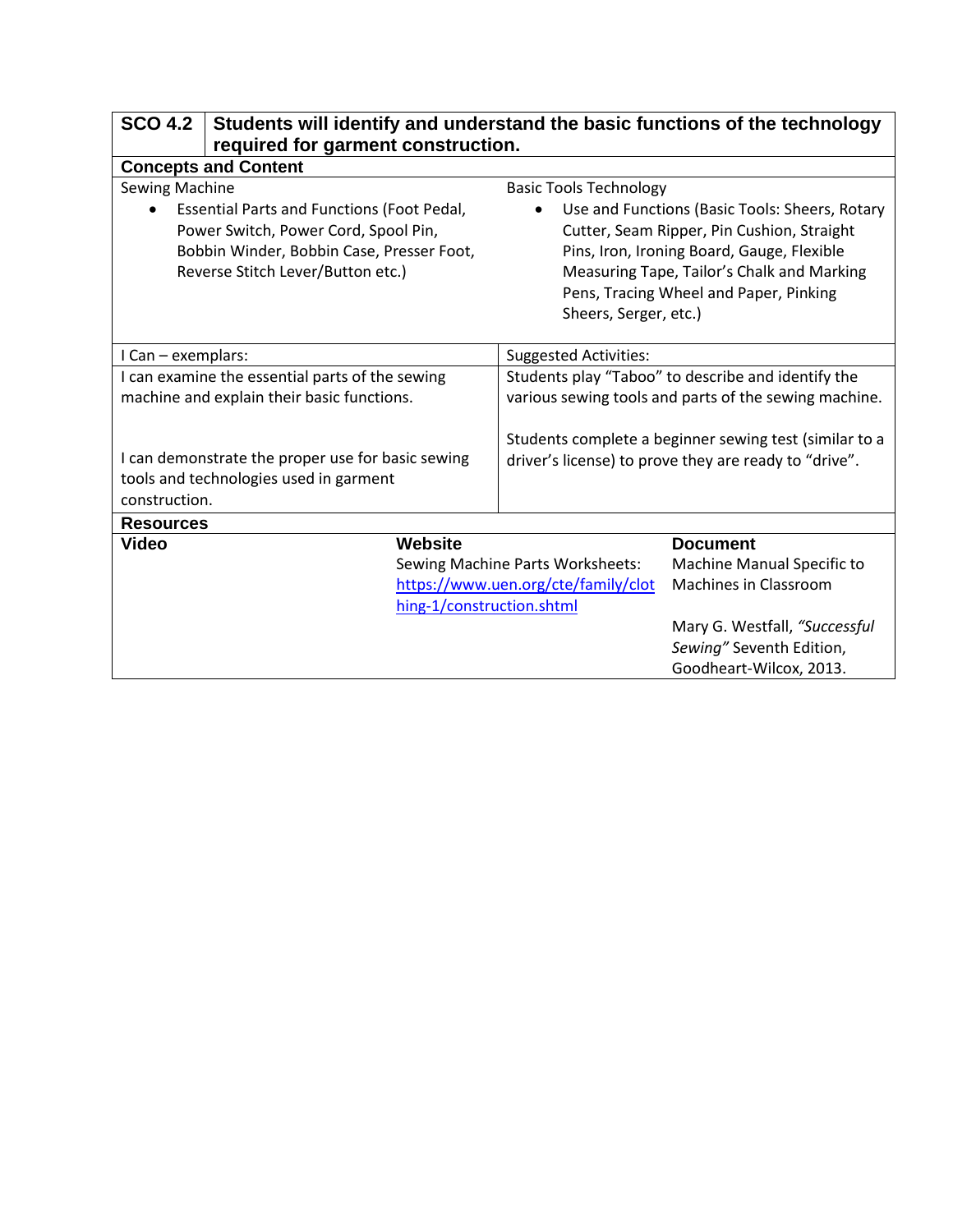| Students will apply machine sewing techniques to a professional standard.<br><b>SCO 4.3</b>                  |                                                             |  |
|--------------------------------------------------------------------------------------------------------------|-------------------------------------------------------------|--|
| <b>Concepts and Content</b>                                                                                  |                                                             |  |
| <b>Basic Sewing Techniques</b>                                                                               |                                                             |  |
| Stitching (Standard Stitch, Zig-Zag Stitch)                                                                  |                                                             |  |
| Pressing (Open, To One Side)                                                                                 |                                                             |  |
| Finishing (Pinking, Overlocking)                                                                             |                                                             |  |
| I Can - exemplars:                                                                                           | <b>Suggested Activities:</b>                                |  |
| I can apply basic machine sewing techniques                                                                  | Students practice accuracy of machine sewing by             |  |
| including pressing and finishing to a professional<br>standard.                                              | following lines on paper.                                   |  |
|                                                                                                              | Students build a portfolio to demonstrate specific          |  |
| I can apply appropriate sewing techniques to extend<br>the life of a textile item to promote sustainability. | sewing skills.                                              |  |
|                                                                                                              | Students complete a sewing project demonstrating            |  |
|                                                                                                              | their skills. (It is suggested that this be part of an exit |  |
|                                                                                                              | project replacing an exam).                                 |  |
| <b>Resources</b>                                                                                             |                                                             |  |
| <b>Website</b><br><b>Video</b>                                                                               | <b>Document</b>                                             |  |
|                                                                                                              | Sample Commercial Patterns;                                 |  |
|                                                                                                              | tissue paper patterns and digital                           |  |
|                                                                                                              | patterns ex: McCall's, Butterick,                           |  |
|                                                                                                              | Simplicity, Burda, etc.                                     |  |
|                                                                                                              | Mary G. Westfall, "Successful                               |  |
|                                                                                                              | Sewing" Seventh Edition,                                    |  |
|                                                                                                              | Goodheart-Wilcox, 2013.                                     |  |
|                                                                                                              |                                                             |  |
|                                                                                                              | Anne Marie Soto (Editor),                                   |  |
|                                                                                                              | "Simplicity's Simply the Best                               |  |
|                                                                                                              | Sewing Book Paperback"                                      |  |
|                                                                                                              | <b>Simplicity Sewing Pattern</b>                            |  |
|                                                                                                              | Company, 2011                                               |  |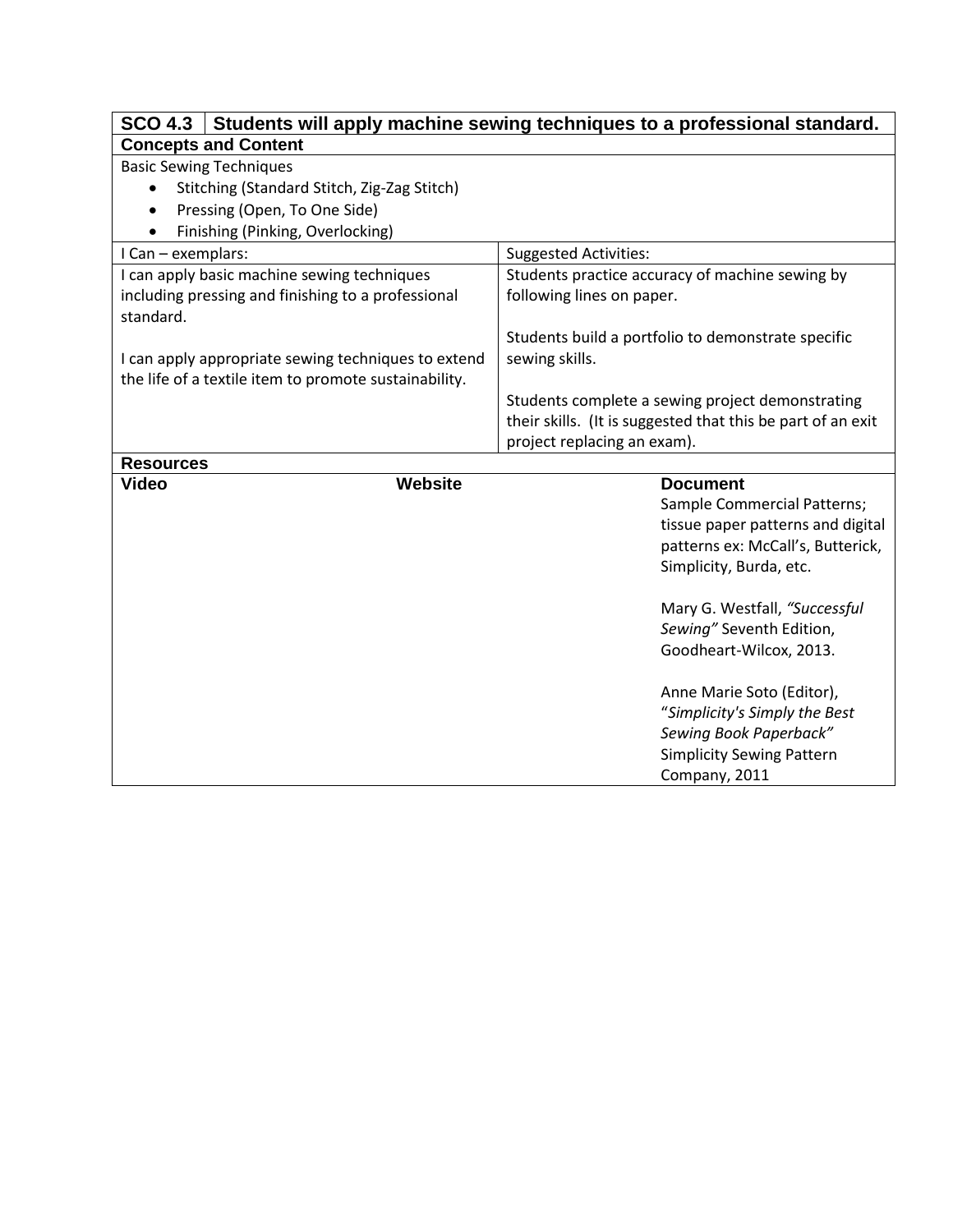## **GCO 5 Students will explore the business of fashion from production, through presentation, to marketing and promotion.**

| <b>SCO 5.1</b>                                                                                                                                                                                                                                                                                                                                                                                                                                                                                                          | Students will research various production options for specific garments,<br>their associated costs, and their global impact.                                                                                                                                                                                                                                                                                                                                                                       |  |  |  |  |
|-------------------------------------------------------------------------------------------------------------------------------------------------------------------------------------------------------------------------------------------------------------------------------------------------------------------------------------------------------------------------------------------------------------------------------------------------------------------------------------------------------------------------|----------------------------------------------------------------------------------------------------------------------------------------------------------------------------------------------------------------------------------------------------------------------------------------------------------------------------------------------------------------------------------------------------------------------------------------------------------------------------------------------------|--|--|--|--|
| <b>Concepts and Content</b>                                                                                                                                                                                                                                                                                                                                                                                                                                                                                             |                                                                                                                                                                                                                                                                                                                                                                                                                                                                                                    |  |  |  |  |
| <b>Materials</b><br>What? Where?<br>$\bullet$                                                                                                                                                                                                                                                                                                                                                                                                                                                                           | Impact<br>Humanitarian and Environmental<br>$\bullet$                                                                                                                                                                                                                                                                                                                                                                                                                                              |  |  |  |  |
| Finance<br><b>Production and Distribution</b><br>$\bullet$<br>Sales<br>$\bullet$                                                                                                                                                                                                                                                                                                                                                                                                                                        |                                                                                                                                                                                                                                                                                                                                                                                                                                                                                                    |  |  |  |  |
| I Can - exemplars:                                                                                                                                                                                                                                                                                                                                                                                                                                                                                                      | <b>Suggested Activities</b>                                                                                                                                                                                                                                                                                                                                                                                                                                                                        |  |  |  |  |
| I can determine and locate the materials necessary<br>to construct a specific garment.<br>I can calculate the approximate cost associated with<br>the production and distribution of a specific<br>garment.<br>I can calculate the optimal sales price for a specific<br>garment.<br>I can discuss the humanitarian and environmental<br>impacts of the "fast fashion" industry, recognise<br>sustainable and ethical production practices, and<br>advocate for solutions to improve the current<br>production process. | Students act as a production manager for an apparel<br>company. They are required to find suppliers and<br>producers for their new line. Students act as a<br>financial analyst to determine the production cost<br>and price point of their apparel.<br>Students debate the "cost" of fashion<br>(material/physical, humanitarian, and<br>environmental).<br>Students conduct a social action project to spread<br>awareness and promote ethical and sustainable<br>practices in their community. |  |  |  |  |
| <b>Resources</b>                                                                                                                                                                                                                                                                                                                                                                                                                                                                                                        |                                                                                                                                                                                                                                                                                                                                                                                                                                                                                                    |  |  |  |  |
| <b>Website</b><br><b>Video</b><br>Production and Marketing:<br>https://www.youtube.com/watch?v<br>=ON8kozB5yhI                                                                                                                                                                                                                                                                                                                                                                                                          | <b>Document</b><br>Steven Faerm, Fashion Design<br>Course - Principles, Practice,<br>and Techniques: The Practical<br><b>Guide for Aspiring Fashion</b><br>Designers, Second Edition,<br>Quarto Inc, 2017.<br>Louise Liddell and Carolee<br>Samuels, "Apparel Design,<br>Textiles & Construction", 11th<br><b>Edition, 2018.</b>                                                                                                                                                                   |  |  |  |  |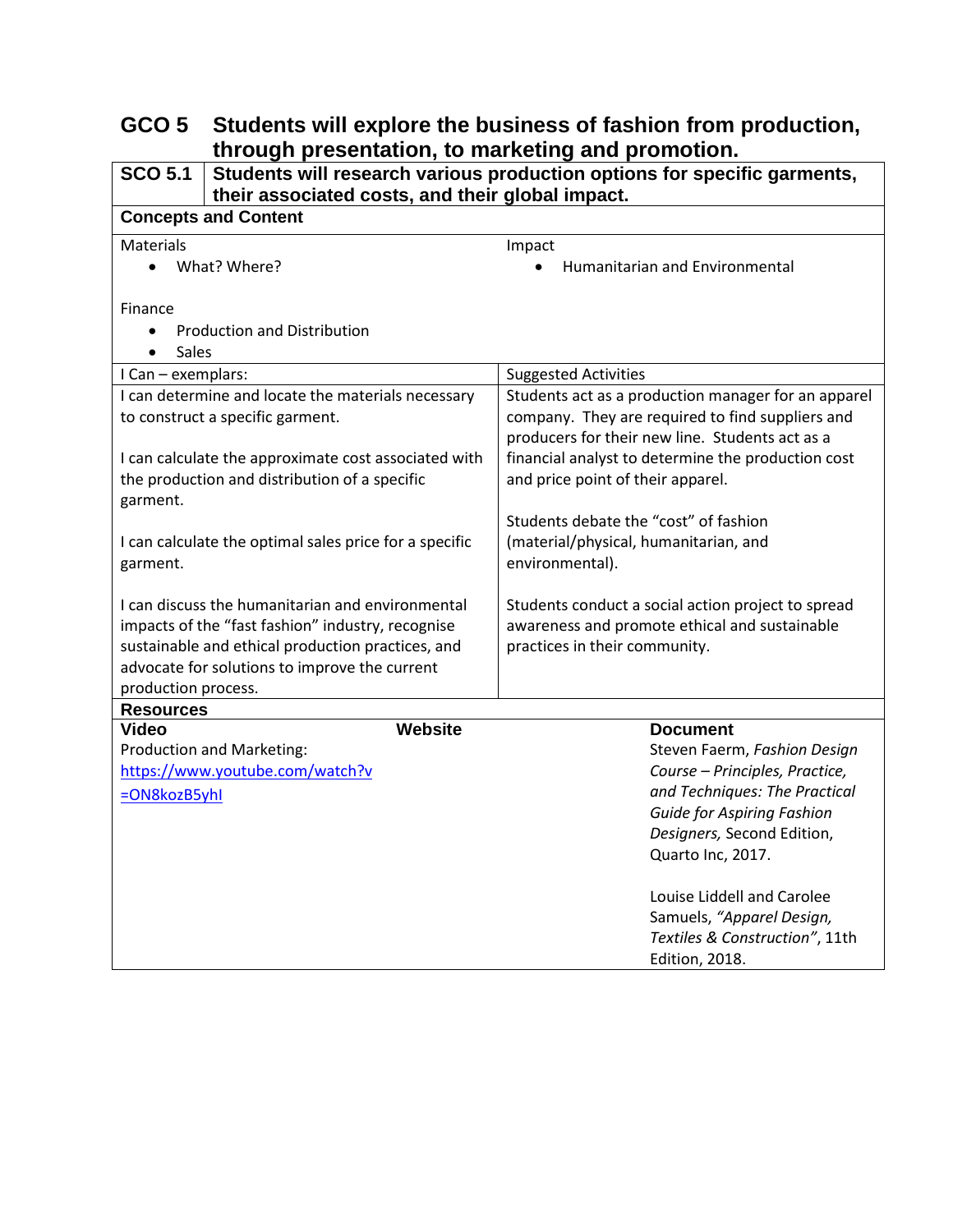| <b>SCO 5.2</b>                                        | Students will create a portfolio of designs in preparation for a professional<br>business plan presentation. |                                                                     |  |                                                       |
|-------------------------------------------------------|--------------------------------------------------------------------------------------------------------------|---------------------------------------------------------------------|--|-------------------------------------------------------|
| <b>Concepts and Content</b>                           |                                                                                                              |                                                                     |  |                                                       |
| Portfolio                                             |                                                                                                              |                                                                     |  |                                                       |
| Inspiration (Mood Board)<br>$\bullet$                 |                                                                                                              |                                                                     |  |                                                       |
|                                                       | Illustrations (Designs)                                                                                      |                                                                     |  |                                                       |
|                                                       | Samples (Swatches)                                                                                           |                                                                     |  |                                                       |
|                                                       |                                                                                                              |                                                                     |  |                                                       |
|                                                       |                                                                                                              |                                                                     |  |                                                       |
| I Can - exemplars:                                    |                                                                                                              | <b>Suggested Activities:</b>                                        |  |                                                       |
| I can evaluate the significance of a design portfolio |                                                                                                              | Students view different types of fashion design                     |  |                                                       |
| in a business presentation.                           |                                                                                                              | portfolios and create a list of "must-haves" for a<br>presentation. |  |                                                       |
|                                                       | I can create a portfolio that demonstrates the                                                               |                                                                     |  |                                                       |
| design process from inspiration to creation.          |                                                                                                              | Students investigate the fashion portfolio                          |  |                                                       |
|                                                       |                                                                                                              |                                                                     |  | requirements for various post-secondary institutions. |
|                                                       |                                                                                                              | Students create a design portfolio for a business                   |  |                                                       |
|                                                       |                                                                                                              | presentation. (This can be part of their exit project.)             |  |                                                       |
| <b>Resources</b>                                      |                                                                                                              |                                                                     |  |                                                       |
| <b>Video</b>                                          |                                                                                                              | <b>Website</b>                                                      |  | <b>Document</b>                                       |
| <b>Portfolio Creating:</b>                            |                                                                                                              | Preparing a Design Portfolio                                        |  | Louise Liddell and Carolee                            |
|                                                       | https://www.youtube.com/watch?v=l                                                                            | https://www.wikihow.com/Prepar<br>Samuels, "Apparel Design,         |  |                                                       |
| ryTvRPPQ2M                                            |                                                                                                              | e-a-Fashion-Design-Portfolio<br>Textiles & Construction",           |  |                                                       |
|                                                       |                                                                                                              |                                                                     |  | 11th Edition, 2018.                                   |